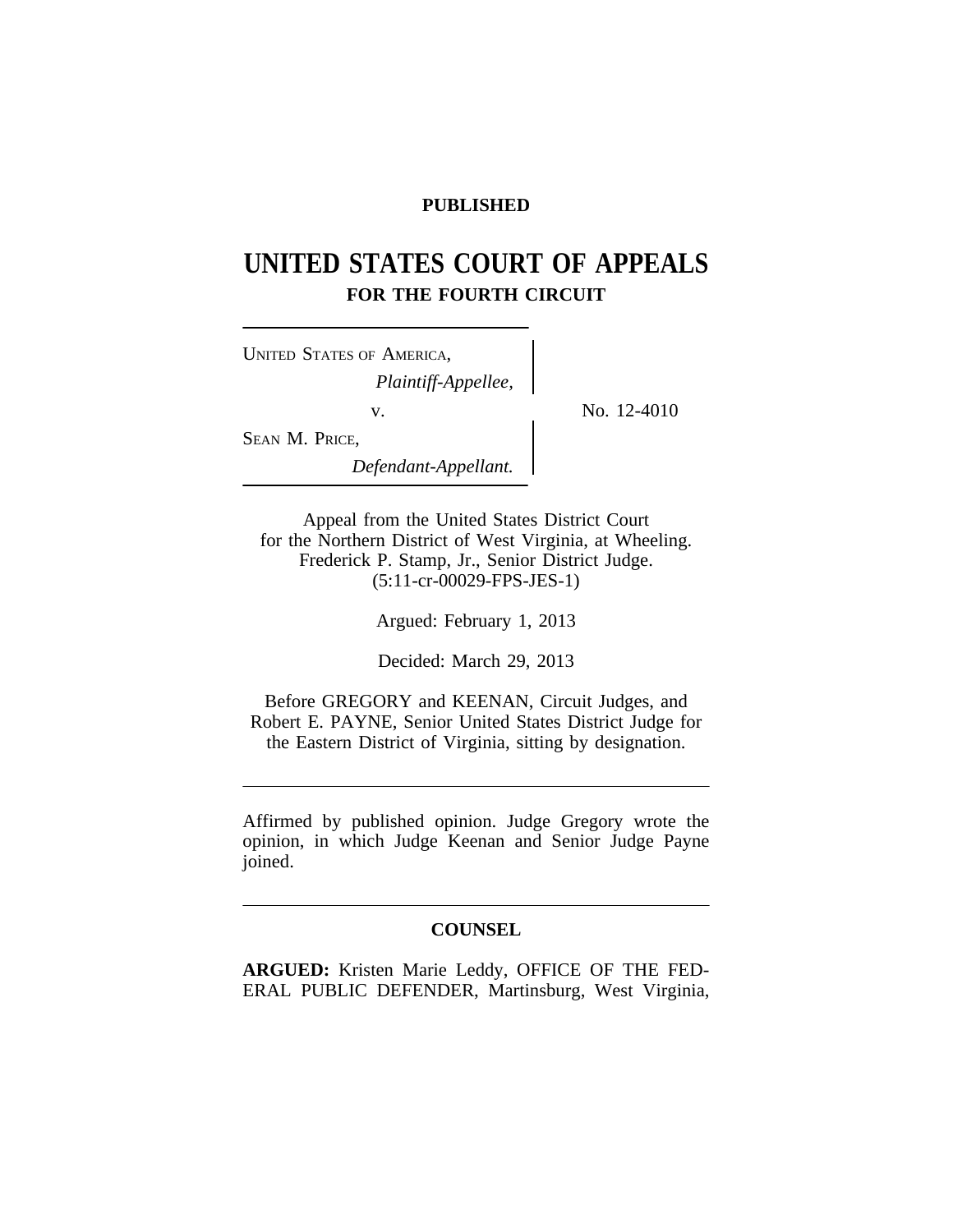for Appellant. Robert Hugh McWilliams, Jr., OFFICE OF THE UNITED STATES ATTORNEY, Wheeling, West Virginia, for Appellee. **ON BRIEF**: Brendan S. Leary, Assistant Federal Public Defender, OFFICE OF THE FEDERAL PUB-LIC DEFENDER, Wheeling, West Virginia, for Appellant. William J. Ihlenfeld, II, United States Attorney, Wheeling, West Virginia, for Appellee.

#### **OPINION**

### GREGORY, Circuit Judge:

Section 2G2.2 of the United States Sentencing Commission Guidelines Manual (Guidelines) provides sentencing enhancements for crimes involving the possession, distribution, or receipt of child pornography. Specifically at issue, Guidelines Section 2G2.2(b)(7) allows for a sentencing enhancement based on the number of images of child pornography involved in an offense. In July 2011, Sean Price pled guilty to accessing the internet via computer with the intent to view child pornography, in violation of 18 U.S.C. §§ 2252A(a)(5)(B) and (b)(2). At sentencing, the district court calculated Price's offense as involving more than 600 images of child pornography, and as a result, imposed a five-level sentencing enhancement pursuant to Section  $2G2.2(b)(7)(D)$ . Price now challenges the five-level enhancement. Price argues that duplicate images should not be counted when applying the Section 2G2.2(b)(7) sentencing enhancement. He alternatively argues that what he did—sending the same image multiple times via email—does not constitute duplication. For the reasons that follow, we reject Price's arguments and affirm his sentence.

I.

In late 2010, West Virginia State Police received a cyber tip from photobucket.com (a picture sharing website) that a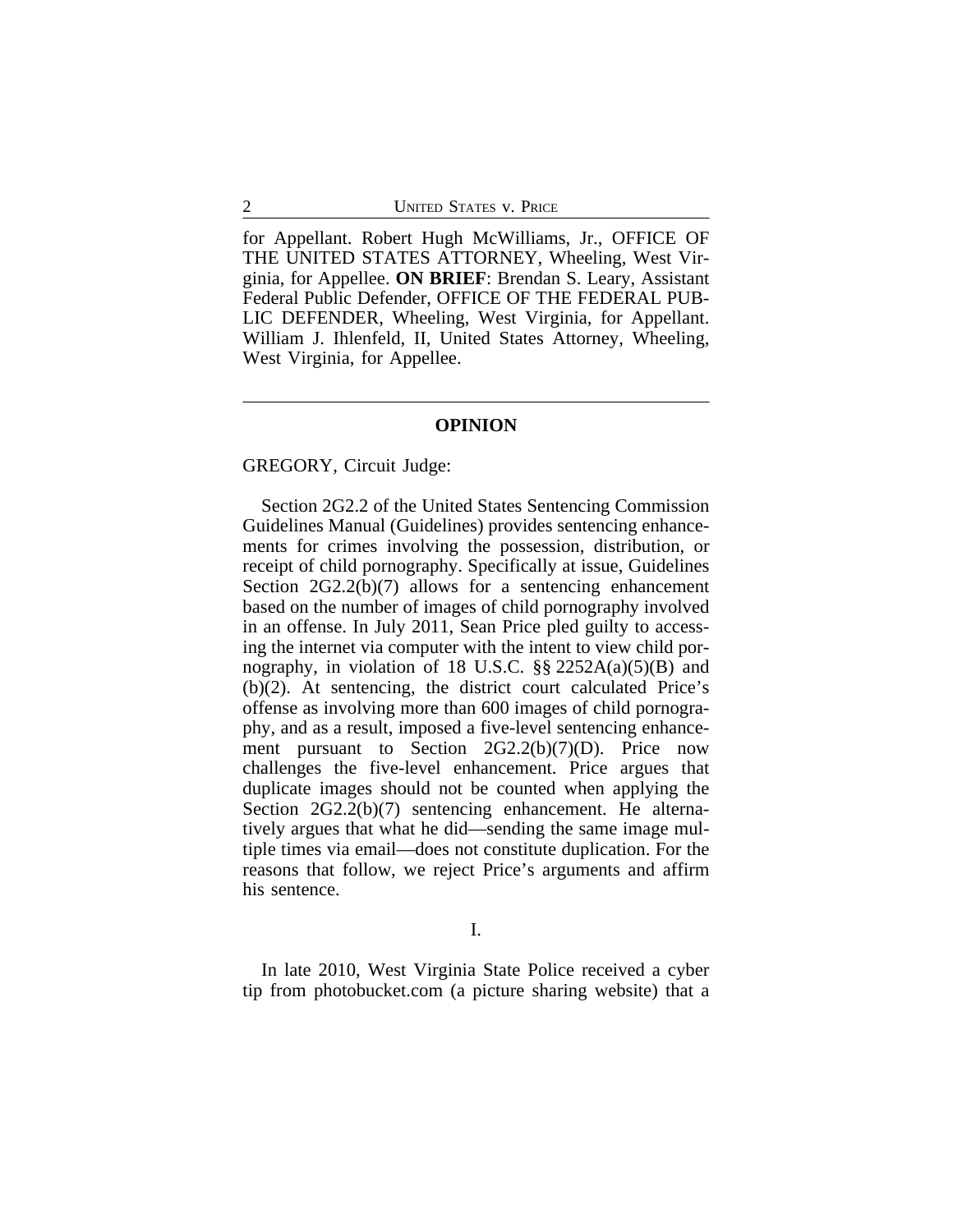user uploaded images of child pornography on the website. State Police were able to trace the uploaded images to Price's email account. State Police then used this information to acquire a warrant to search Price's residence. The warrant was executed by State Police and the FBI on April 28, 2011. During the search, officers seized three computer hard drives and other computer storage media. Fifteen images of child pornography were found on the hard drives. While the search was taking place, Price consented to an interview with law enforcement officials, at which time he admitted to possessing child pornography, to posting images of child pornography on photobucket.com, and to posting a request for child pornography on an internet blog in 2008.

Less than two months after the search of Price's residence, on June 18, 2011, four separate emails with attachments of images depicting child pornography were sent to a total of ninety-three people. The emails were "spoofed" to make it seem as if they were sent by a West Virginia Police Sergeant. Email One contained twelve pornographic image attachments and was sent to nineteen people. Email Two contained twenty-three pornographic image attachments and was sent to thirty-eight people. Email Three contained an attachment of a single collage consisting of sixteen pornographic images and was sent to five people. And Email Four contained seventeen pornographic image attachments, one of which was a collage consisting of sixteen pornographic images, and was sent to thirty-seven people. In total, ninety-eight images of child pornography were emailed to ninety-three people.

In an attempt to get to the bottom of who was behind sending these emails, FBI agents went to Price's residence to request a consensual interview. Price agreed. During the interview, Price wrote out a statement of culpability admitting to sending the emails.

On July 12, 2011, Price was named in a one-count indictment alleging he accessed the internet via computer with the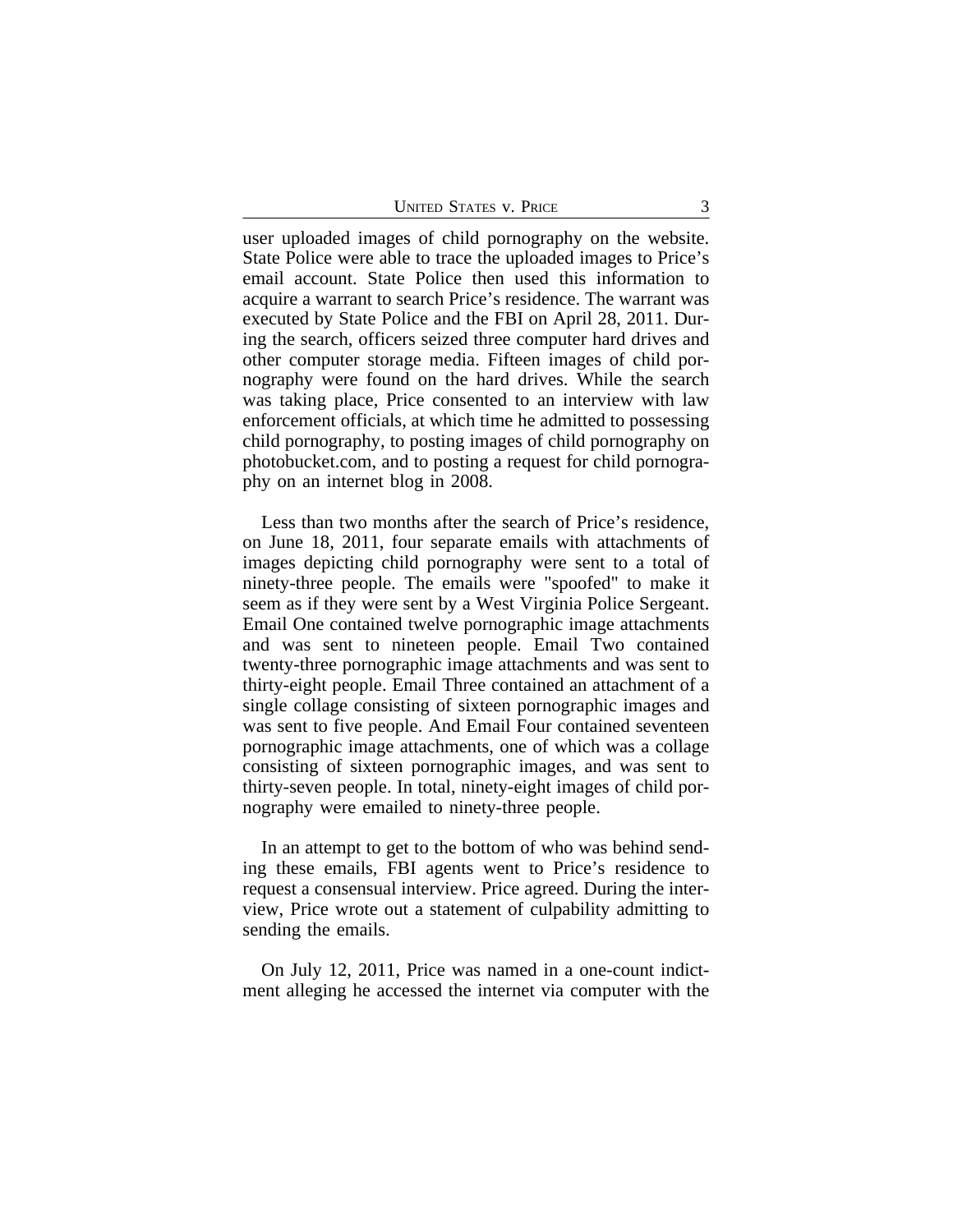intent to view child pornography, in violation of 18 U.S.C. §§ 2252A(a)(5)(B) and (b)(2). On August 25, 2011, Price filed a Notice of Intent to Plead Guilty to the indictment, and on August 29, 2011, Price entered his guilty plea. At the close of the plea hearing, the district court ordered U.S. Probation to prepare a Presentence Report (PSR). The PSR stated that "emails were sent out by [Price] ninety-three (93) times with a total of fifty-four (54) attachments." Using these figures, the PSR calculated the total number of images of child pornography involved in the offense to be "approximately 2,696 images."**<sup>1</sup>**

As a result of this calculation, the PSR recommended a five-level enhancement pursuant to Section 2G2.2(b)(7)(D) given that the offense involved 600 or more images of child pornography. Price filed several objections to the PSR. Relevant to this appeal, Price challenged the calculation of the number of pornographic images. Price argued that duplicate images cannot be counted when applying the Section 2G2.2(b)(7) enhancement. He alternatively argued that he did not duplicate the images when he sent them to multiple people via email. Price wanted the district court to only consider at sentencing the number of unique images he possessed or emailed, which in this case was 113. Resultantly, Price reasoned that since the number of unique images involved in the offense was 113, a two-level sentencing enhancement should have been applied under Section 2G2.2(b)(7)(A). The government filed a response agreeing with the PSR's calculation.

At sentencing, the district court heard arguments from both sides on Price's objections to the PSR. The court then concluded that when Price sent the same image to multiple recipients via email, Price duplicated the image, and each instance of duplication can be counted separately under Section

**<sup>1</sup>**The PSR erroneously calculated the number of attachments as 54 instead of 53. Price concedes that this miscalculation does not impact the resolution of this appeal.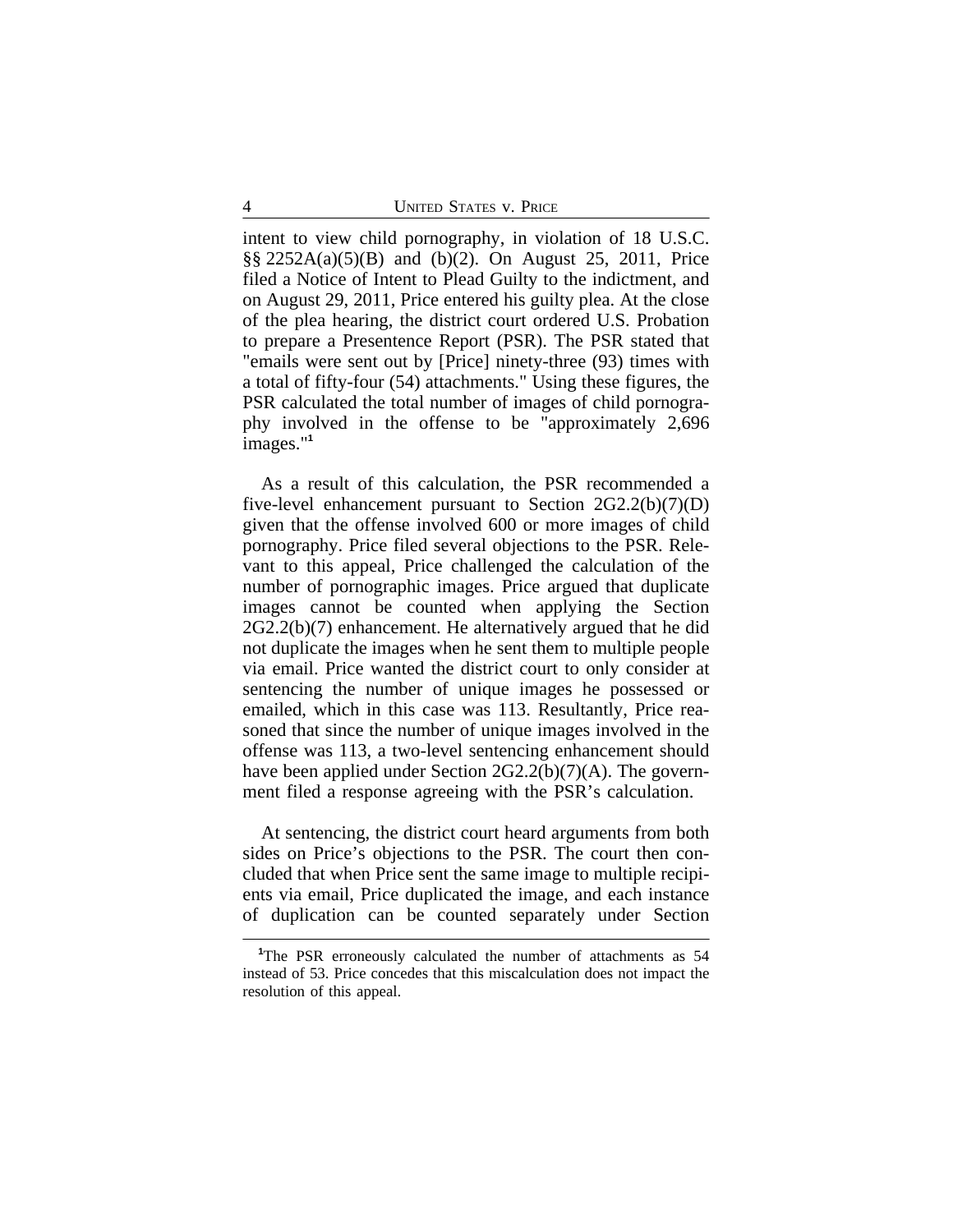2G2.2(b)(7)**<sup>2</sup>** . Thus, the district court concluded that the PSR calculation was essentially correct. Accordingly, the court imposed a five-level enhancement under Section  $2G2.2(b)(7)(D)$ , leaving Price with an offense level of thirty and a category III criminal history. The corresponding Guidelines range was 121 to 150 months. Price was sentenced to 120 months' imprisonment followed by ten years of supervised release. Price timely appealed, raising the same arguments before us as he did below.

## II.

The central question before us is whether the district court erred in counting each iteration of child pornography separately when applying Section 2G2.2(b)(7). Because this question involves Guidelines interpretation, we review the district court decision de novo. *See United States v. Daughtrey*, 874 F.2d 213, 217 (4th Cir. 1989); *United States v. Hudson*, 272 F.3d 260, 263 (4th Cir. 2001).

## A.

Section 2G2.2(b)(7) provides for a sentencing enhancement based on the number of images of child pornography involved in the underlying offense. Relevant here, if a crime involves more than 600 images, a five-level enhancement applies. U.S.S.G. § 2G2.2(b)(7)(D). Application Note 4 to Section 2G2.2(b)(7) reads: "For the purpose of determining the number of images under subsection (b)(7): Each photograph, picture, computer or computer-generated image, or any similar visual depiction shall be considered to be one image." The

<sup>&</sup>lt;sup>2</sup>The images that Price distributed via email implicated the Section 2G2.2(b)(7) sentencing enhancement because the PSR concluded, and the district court agreed, that those images were relevant conduct to his conviction under Section 1B1.3(a)(1) of the Guidelines. Price does not argue on appeal that the district court erred in considering the distribution of these images as relevant conduct under Section 1B1.3(a)(1).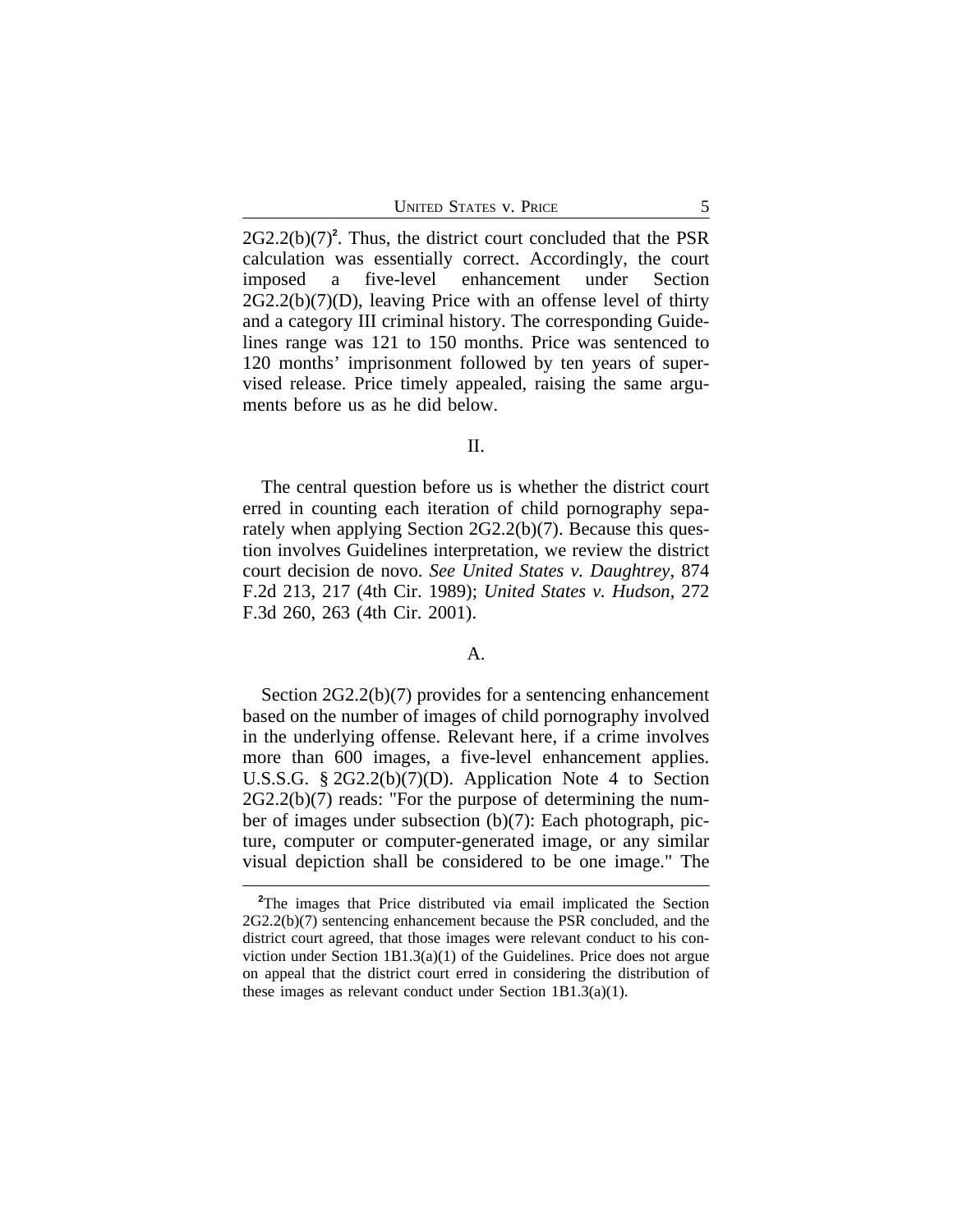Application Note goes on to define an "image" as "any visual depiction . . . that constitutes child pornography."

Application Note 4 expressly states that each and any image of child pornography shall be counted when applying the Section 2G2.2(b)(7) enhancement, and the Application Note binds our interpretation of Section 2G2.2(b)(7). *See Hudson*, 272 F.3d at 263 (citing *United States v. Banks*, 130 F.3d 621, 624-24 (4th Cir. 1997)). There is nothing further in the Guidelines that limits this broad pronouncement. Price would have us read Section 2G2.2(b)(7) as only allowing unique images to be counted when applying this enhancement. This argument has no basis in the language of Section 2G2.2(b)(7). Quite contrary to Price's assertion, Application Note 4 suggests that when applying the number of images enhancement, each and every depiction of child pornography without regard to originality must be counted. We reject any uniqueness requirement that Price tries to read into Section  $2G2.2(b)(7)$  and hold that any image without regard to its originality should be counted when applying this enhancement so long as that image depicts child pornography and is relevant to the underlying conviction.**<sup>3</sup>**

This conclusion is bolstered by the legislative history of Section 2G2.2(b)(7). Section 2G2.2(b)(7) was enacted under the Prosecutorial Remedies and Tools Against the Exploitation of Children Today (PROTECT) Act of 2003. Pub L. No. 108-21, 117 Stat. 650 (codified in scattered sections of 18 U.S.C.). The PROTECT Act was spurred by Congress's finding that "[c]hild pornography stimulates the sexual appetites

**<sup>3</sup>**Our holding brings us in accord with both the Sixth and Eighth Circuits. *See United States v. McNerney*, 636 F.3d 772, 777 (6th Cir. 2011) (holding "duplicate digital images, like duplicate hard copy images, should be counted separately for the purposes of calculating a sentence enhancement pursuant to § 2G2.2(b)(7)"); *United States v. Sampson*, 606 F.3d 505, 510 (8th Cir. 2010) ("The distribution of duplicate images increases the supply and availability of child pornography just as the distribution of unique images does.").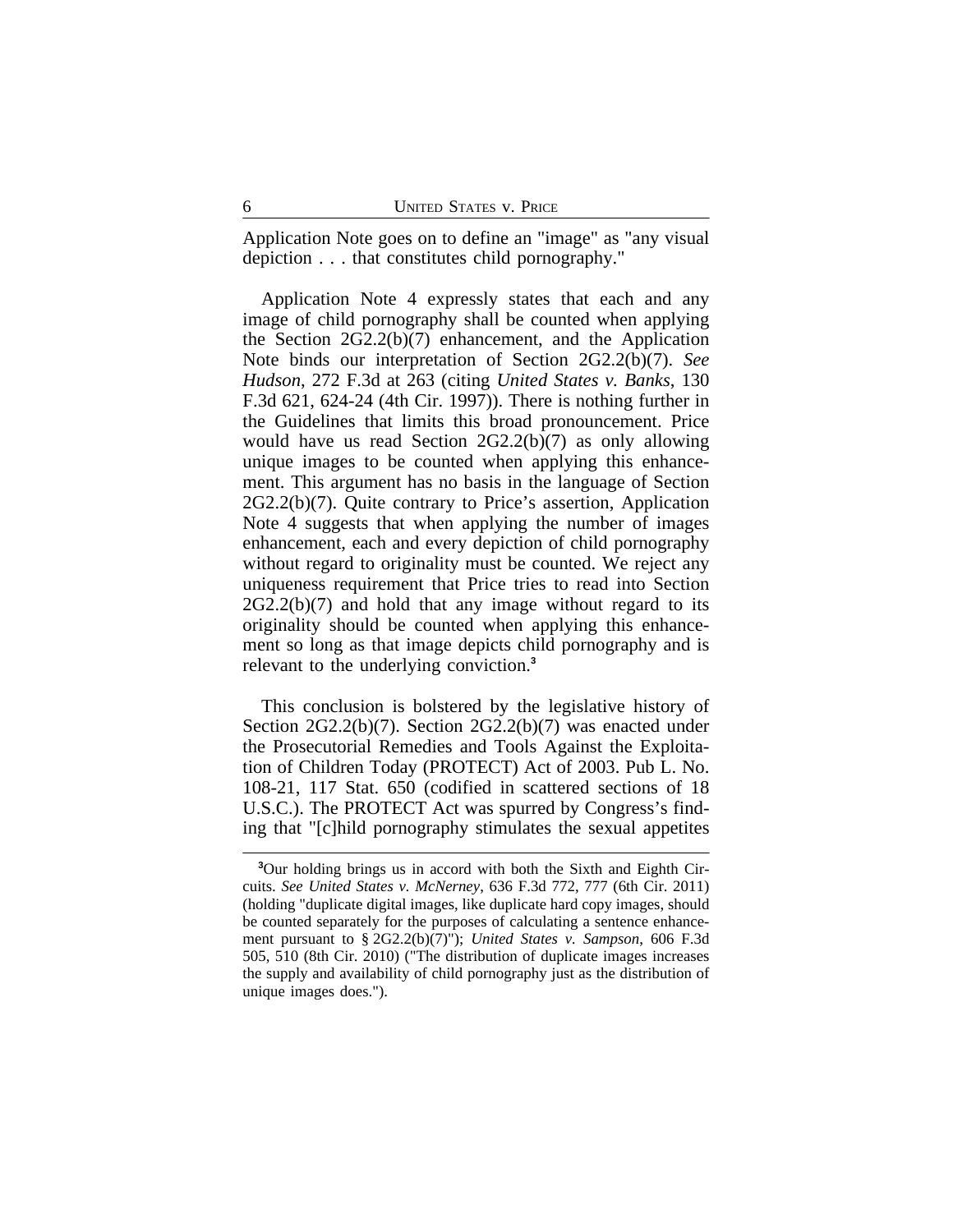and encourages the activities of child molesters and pedophiles, who use it to feed their sexual fantasies . . . [and] to convince potential victims that the depicted sexual activity is normal." S. Rep. No. 108-2, at 3 (2003) (quoting S. Rep. No. 104-358, at 12-13). Therefore, Congress felt an "obligation to prevent the resurgence of the child pornography market," 149 Cong. Rec. H3059-02 (Apr. 10, 2003) (statement of Rep. Sensenbrenner), which required "stamping out the vice of child pornography at all levels in the distribution chain." 149 Cong. Rec. H2950-01 (Apr. 9, 2003) (statement of Rep. Sensenbrenner). Put simply, Congress has shown its clear intent to stop the proliferation of child pornography by enacting the PROTECT Act and the concomitant sentencing enhancements.

There is nothing before us that remotely indicates Congress was concerned with the unique characteristics of an image when it sought to punish child pornographers. In fact, Congress recognized that images of child pornography are rarely a "first-generation product," but still felt the need to impose a number of images sentencing enhancement. 149 Cong. Rec. S2573-02 (Feb. 24, 2003). Accordingly, when viewing the plain language of Section 2G2.2(b)(7) in conjunction with its legislative history, we find that the district court did not err by counting each image in each email separately when applying the Section 2G2.2(b)(7) enhancement.

B.

Price attempts to draw a distinction between digital and hard copy images, arguing that if the same image is emailed multiple times, each email should not be counted separately under the Guidelines as that does not fit within the definition of duplication. While Price's concept of what constitutes duplication is dubious at best, his argument is inconsequential to our resolution of this case.

Price reproduced images of child pornography when he emailed a limited number of images of child pornography to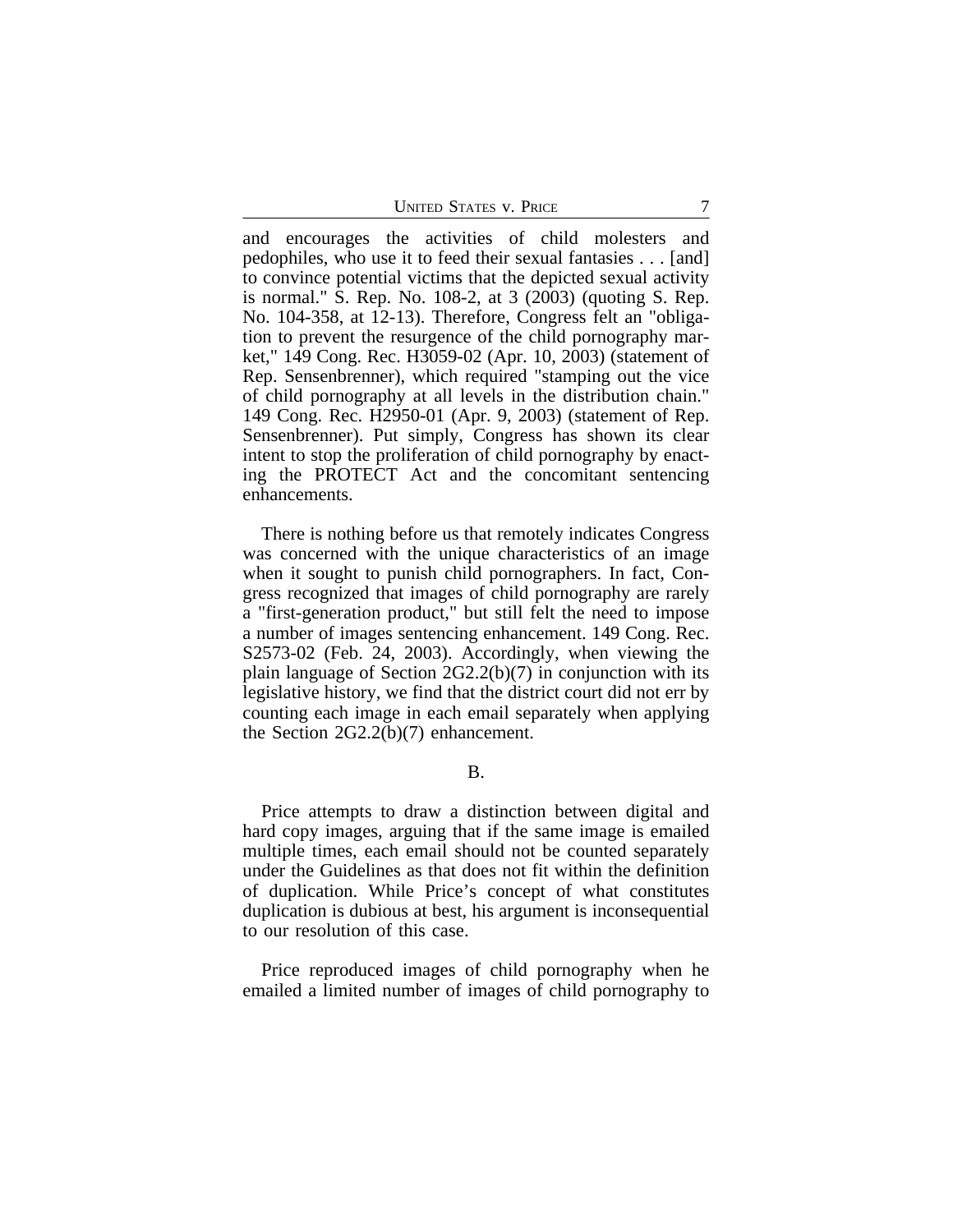a large number of people. That Price reproduced the pornographic images with the click of a "send" button as opposed to the use of a photocopier does not sway the outcome; his conduct still had the effect of increasing the number of images of child pornography. *See generally United States v. Sullivan*, 451 F.3d 884, 890 (D.C. Cir. 2006) ("the prohibition against possessing child pornography transported . . . by computer is one important aspect of a comprehensive legislative scheme aimed at eliminating traffic of child pornography."). Each time Price sent an email with images of child pornography attached he gave fodder to potential abusers who may now have access to the images. Price's mass proliferation of child pornography via email makes it almost impossible to know who will come into possession of the images and that much harder for law enforcement to eradicate the images' existence.

Under Price's interpretation of Section 2G2.2(b)(7), Price could email the same image to one million people, and only the one image would be attributable to him when applying the number of images sentencing enhancement. Given the absurd results that could abound, we refuse to accept Price's argument, as his conduct had the effect of exponentially multiplying both the real and projected evils encapsulated within the distribution of child pornography. As such, the district court was true to both the spirit and letter of Section 2G2.2(b)(7) in counting every image sent by Price to every person when applying the number of images enhancement.

III.

At bottom, Price cannot point to a single authority that has adopted his interpretation of Guidelines Section 2G2.2(b)(7).**<sup>4</sup>**

**<sup>4</sup>**We note that the Third and Seventh Circuits have affirmed decisions in which the district court judge did not count duplicates when applying the number of images enhancement. *See United States v. Lacey*, 569 F.3d 319 n.1 (7th Cir. 2009); *United States v. Long*, 425 F.3d 482, 486-87 (7th Cir. 2005); *United States v. Goff*, 501 F.3d 250, 255 n.9 (3d Cir. 2009). These cases *did not* interpret Section 2G2.2(b)(7) and *did not* hold that duplicates cannot be counted under Section  $2G2.2(b)(7)$ . The courts only assumed, without deciding, that the district court did not err as a matter of law by not counting duplicates.